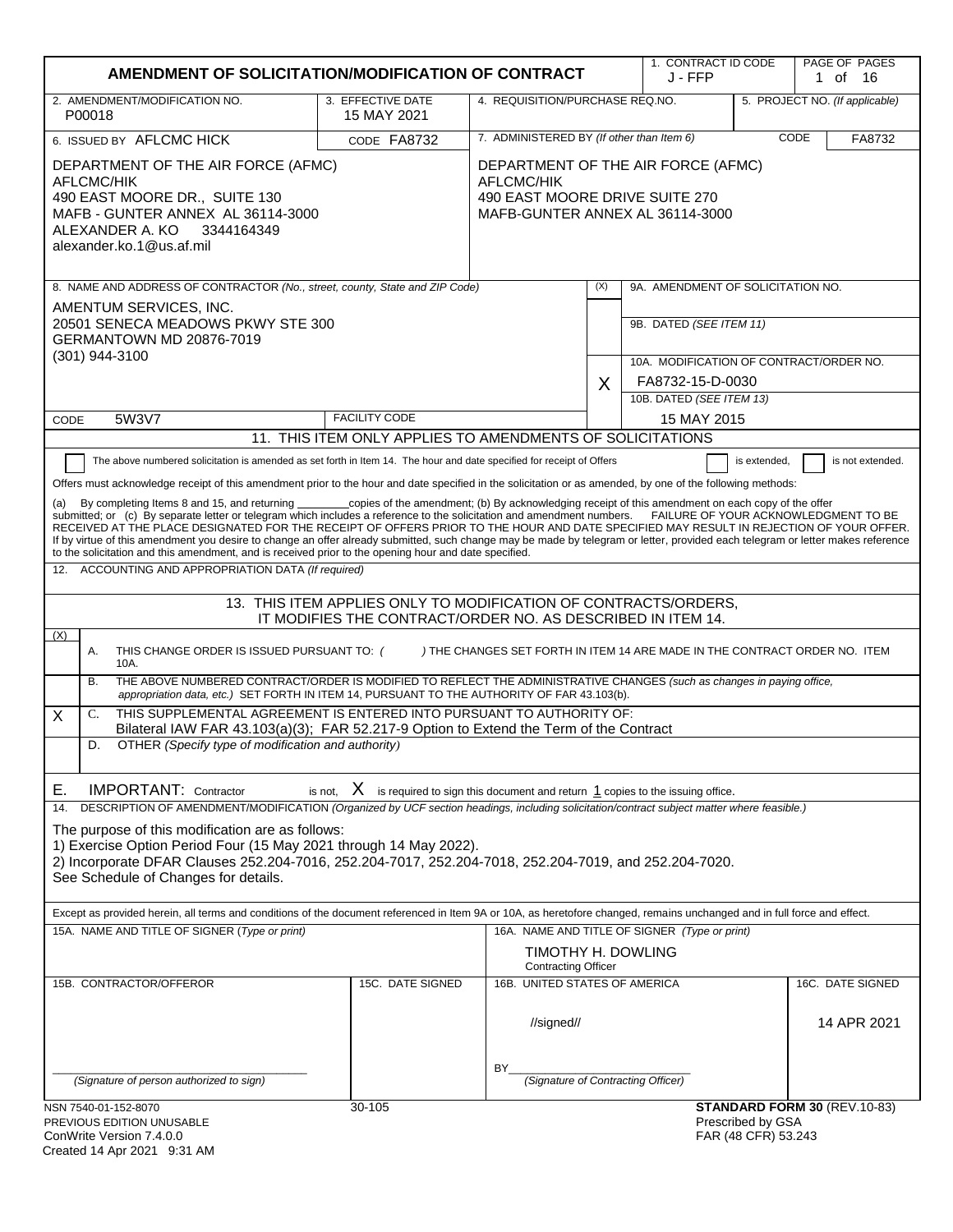- 1) The purpose of this modification is to exercise Option Period Four (15 May 2021 through 14 May 2022) of the contract in accordance with FAR 52.217-9, Option to Extend the Term of the Contract. Option Period Four of the contract is hereby exercised.
- 2) The following DFAR Clauses are incorporated as full texts:

# **252.204-7016 Covered Defense Telecommunications Equipment or Services-Representation.**

As prescribed in 204.2105 <https://www.acq.osd.mil/dpap/dars/dfars/html/current/204\_21.htm>(a), use the following provision:

# COVERED DEFENSE TELECOMMUNICATIONS EQUIPMENT OR SERVICES-REPRESENTATION (DEC 2019)

 (a) *Definitions*. As used in this provision, "covered defense telecommunications equipment or services" has the meaning provided in the clause 252.204-7018  $\langle$ https://www.acq.osd.mil/dpap/dars/dfars/html/current/252204.htm>, Prohibition on the Acquisition of Covered Defense Telecommunications Equipment or Services.

 (b) *Procedures*. The Offeror shall review the list of excluded parties in the System for Award Management (SAM) (*<https://www.sam.gov/>*) for entities excluded from receiving federal awards for "covered defense telecommunications equipment or services".

 (c) *Representation*. The Offeror represents that it [ ] does, [ ] does not provide covered defense telecommunications equipment or services as a part of its offered products or services to the Government in the performance of any contract, subcontract, or other contractual instrument.

## (End of provision)

## **252.204-7017 Prohibition on the Acquisition of Covered Defense Telecommunications Equipment or Services-Representation.**

As prescribed in 204.2105

<https://www.acq.osd.mil/dpap/dars/dfars/html/current/204\_21.htm>(b), use the following provision:

# PROHIBITION ON THE ACQUISITON OF COVERED DEFENSE TELECOMMUNICATIONS EQUIPMENT OR SERVICES-REPRESENTATION (DEC 2019)

 The Offeror is not required to complete the representation in this provision if the Offeror has represented in the provision at 252.204-7016

<https://www.acq.osd.mil/dpap/dars/dfars/html/current/252204.htm>, Covered Defense Telecommunications Equipment or Services-Representation, that it "does not provide covered defense telecommunications equipment or services as a part of its offered products or services to the Government in the performance of any contract, subcontract, or other contractual instrument."

 (a) *Definitions*. "Covered defense telecommunications equipment or services," "covered mission," "critical technology," and "substantial or essential component," as used in this provision, have the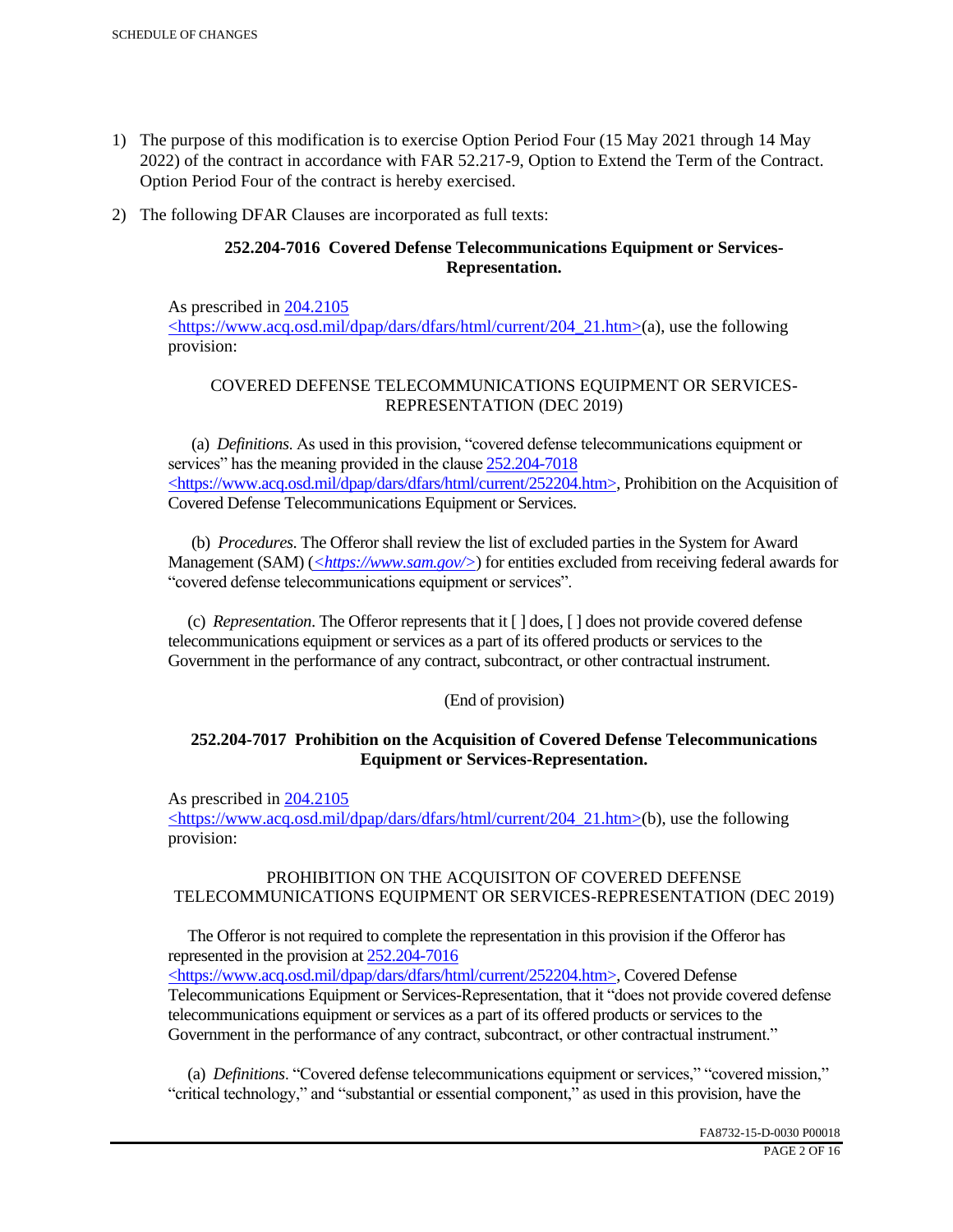meanings given in the 252.204-7018

 $\langle \text{https://www.acq.osd.mi]/dpap/dars/dfars/htm]/current/252204.htm> clause, Prohibition on the$ Acquisition of Covered Defense Telecommunications Equipment or Services, of this solicitation.

 (b) *Prohibition*. Section 1656 of the National Defense Authorization Act for Fiscal Year 2018 (Pub. L. 115-91) prohibits agencies from procuring or obtaining, or extending or renewing a contract to procure or obtain, any equipment, system, or service to carry out covered missions that uses covered defense telecommunications equipment or services as a substantial or essential component of any system, or as critical technology as part of any system.

 (c) *Procedures*. The Offeror shall review the list of excluded parties in the System for Award Management (SAM) at  $\leq$ https://www.sam.gov/> for entities that are excluded when providing any equipment, system, or service to carry out covered missions that uses covered defense telecommunications equipment or services as a substantial or essential component of any system, or as critical technology as part of any system, unless a waiver is granted.

 (d) *Representation*. If in its annual representations and certifications in SAM the Offeror has represented in paragraph (c) of the provision at 252.204-7016 <https://www.acq.osd.mil/dpap/dars/dfars/html/current/252204.htm>, Covered Defense Telecommunications Equipment or Services-Representation, that it "does" provide covered defense telecommunications equipment or services as a part of its offered products or services to the Government in the performance of any contract, subcontract, or other contractual instrument, then the Offeror shall complete the following additional representation:

The Offeror represents that it  $\lceil \cdot \rceil$  will  $\lceil \cdot \rceil$  will not provide covered defense telecommunications equipment or services as a part of its offered products or services to DoD in the performance of any award resulting from this solicitation.

 (e) *Disclosures*. If the Offeror has represented in paragraph (d) of this provision that it "will provide covered defense telecommunications equipment or services," the Offeror shall provide the following information as part of the offer:

 (1) A description of all covered defense telecommunications equipment and services offered (include brand or manufacturer; product, such as model number, original equipment manufacturer (OEM) number, manufacturer part number, or wholesaler number; and item description, as applicable).

 (2) An explanation of the proposed use of covered defense telecommunications equipment and services and any factors relevant to determining if such use would be permissible under the prohibition referenced in paragraph (b) of this provision.

 (3) For services, the entity providing the covered defense telecommunications services (include entity name, unique entity identifier, and Commercial and Government Entity (CAGE) code, if known).

 (4) For equipment, the entity that produced or provided the covered defense telecommunications equipment (include entity name, unique entity identifier, CAGE code, and whether the entity was the OEM or a distributor, if known).

(End of provision)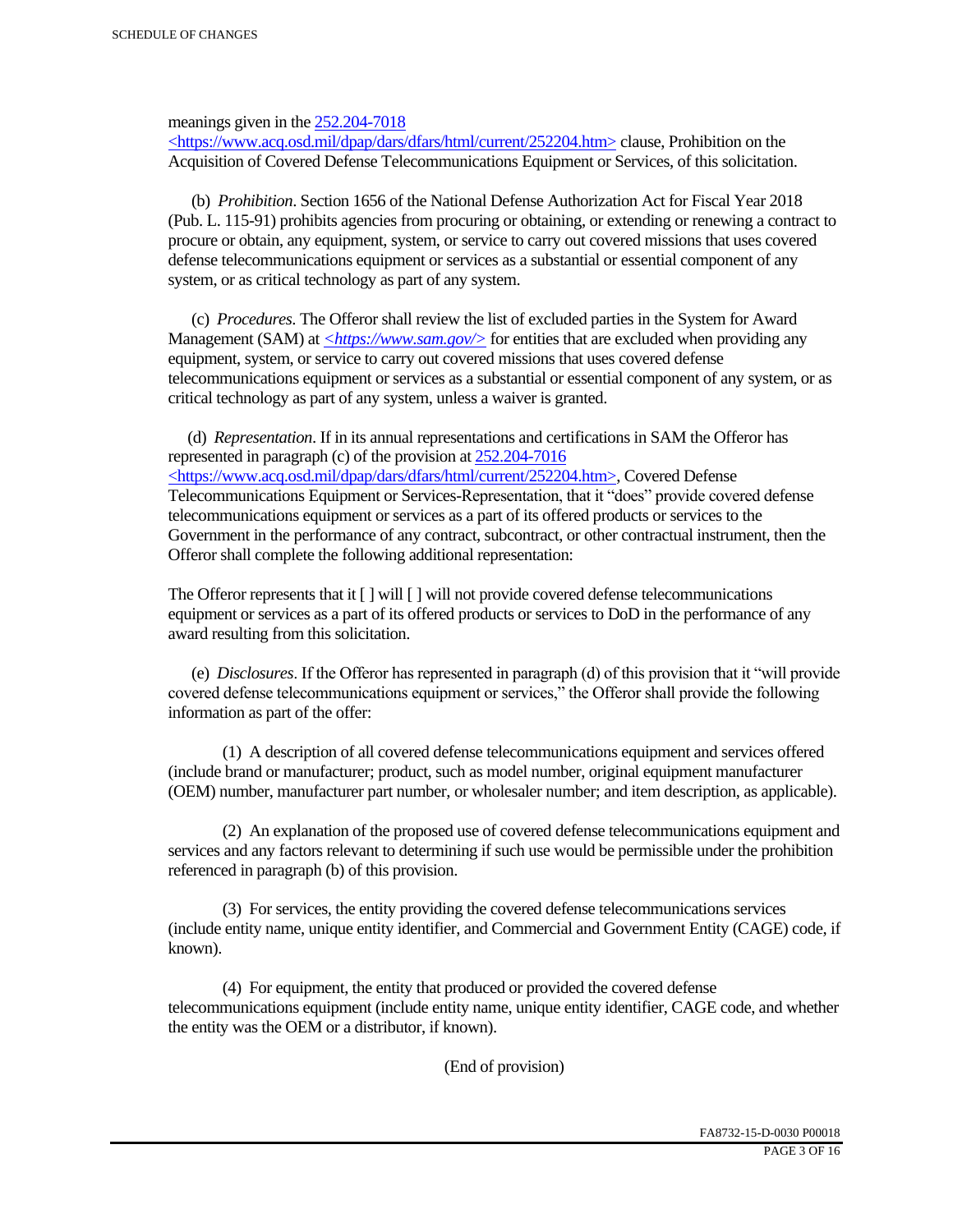# **252.204-7018 Prohibition on the Acquisition of Covered Defense Telecommunications Equipment or Services.**

As prescribed in 204.2105

 $\langle$ https://www.acq.osd.mil/dpap/dars/dfars/html/current/204\_21.htm>(c), use the following clause:

PROHIBITION ON THE ACQUISITION OF COVERED DEFENSE TELECOMMUNICATIONS EQUIPMENT OR SERVICES (JAN 2021)

(a) *Definitions*. As used in this clause-

"Covered defense telecommunications equipment or services" means-

 (1) Telecommunications equipment produced by Huawei Technologies Company or ZTE Corporation, or any subsidiary or affiliate of such entities;

(2) Telecommunications services provided by such entities or using such equipment; or

 (3) Telecommunications equipment or services produced or provided by an entity that the Secretary of Defense reasonably believes to be an entity owned or controlled by, or otherwise connected to, the government of a covered foreign country.

"Covered foreign country" means-

(1) The People's Republic of China; or

(2) The Russian Federation.

"Covered missions" means-

 (1) The nuclear deterrence mission of DoD, including with respect to nuclear command, control, and communications, integrated tactical warning and attack assessment, and continuity of Government; or

(2) The homeland defense mission of DoD, including with respect to ballistic missile defense.

"Critical technology" means-

 (1) Defense articles or defense services included on the United States Munitions List set forth in the International Traffic in Arms Regulations under subchapter M of chapter I of title 22, Code of Federal Regulations;

 (2) Items included on the Commerce Control List set forth in Supplement No. 1 to part 774 of the Export Administration Regulations under subchapter C of chapter VII of title 15, Code of Federal Regulations, and controlled-

 (i) Pursuant to multilateral regimes, including for reasons relating to national security, chemical and biological weapons proliferation, nuclear nonproliferation, or missile technology; or

(ii) For reasons relating to regional stability or surreptitious listening;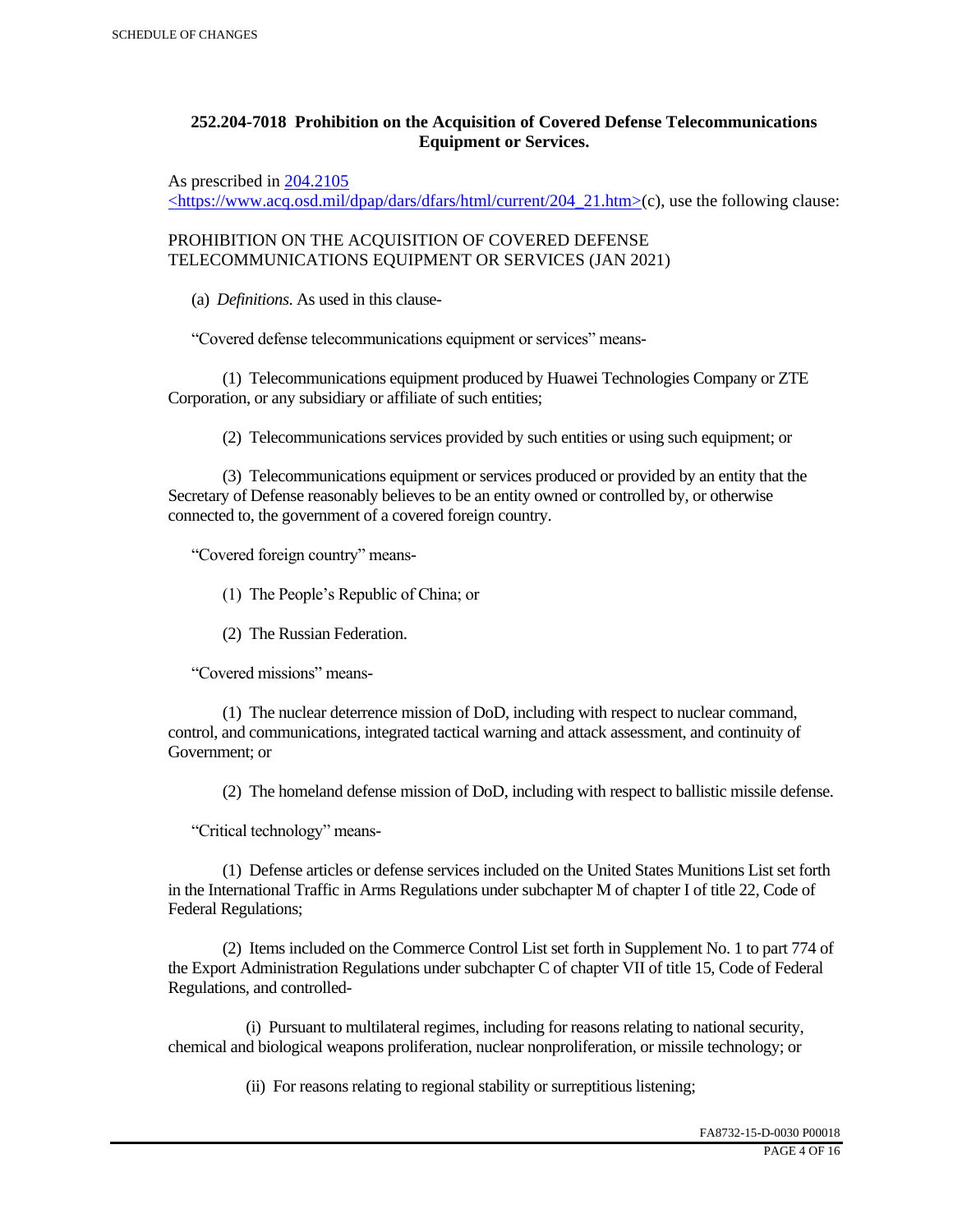(3) Specially designed and prepared nuclear equipment, parts and components, materials, software, and technology covered by part 810 of title 10, Code of Federal Regulations (relating to assistance to foreign atomic energy activities);

 (4) Nuclear facilities, equipment, and material covered by part 110 of title 10, Code of Federal Regulations (relating to export and import of nuclear equipment and material);

 (5) Select agents and toxins covered by part 331 of title 7, Code of Federal Regulations, part 121 of title 9 of such Code, or part 73 of title 42 of such Code; or

 (6) "Substantial or essential component" means any component necessary for the proper function or performance of a piece of equipment, system, or service.

"Critical technology" means-

 (b) *Prohibition*. In accordance with section 1656 of the National Defense Authorization Act for Fiscal Year 2018 (Pub. L. 115-91), the contractor shall not provide to the Government any equipment, system, or service to carry out covered missions that uses covered defense telecommunications equipment or services as a substantial or essential component of any system, or as critical technology as part of any system, unless the covered defense telecommunication equipment or services are covered by a waiver described in Defense Federal Acquisition Regulation Supplement 204.2104 <https://www.acq.osd.mil/dpap/dars/dfars/html/current/204\_21.htm>.

 (c) *Procedures*. The Contractor shall review the list of excluded parties in the System for Award Management (SAM) at <*https://www.sam.gov/*> for entities that are excluded when providing any equipment, system, or service, to carry out covered missions, that uses covered defense telecommunications equipment or services as a substantial or essential component of any system, or as critical technology as part of any system, unless a waiver is granted.

(d) *Reporting*.

 (1) In the event the Contractor identifies covered defense telecommunications equipment or services used as a substantial or essential component of any system, or as critical technology as part of any system, during contract performance, the Contractor shall report at *<https://dibnet.dod.mil/>* the information in paragraph (d)(2) of this clause.

(2) The Contractor shall report the following information pursuant to paragraph  $(d)(1)$  of this clause:

 (i) Within 3 business days from the date of such identification or notification: the contract number; the order number(s), if applicable; supplier name; brand; model number (original equipment manufacturer number, manufacturer part number, or wholesaler number); item description; and any readily available information about mitigation actions undertaken or recommended.

(ii) Within 30 business days of submitting the information in paragraph  $(d)(2)(i)$  of this clause: any further available information about mitigation actions undertaken or recommended. In addition, the Contractor shall describe the efforts it undertook to prevent use or submission of a covered defense telecommunications equipment or services, and any additional efforts that will be incorporated to prevent future use or submission of covered telecommunications equipment or services.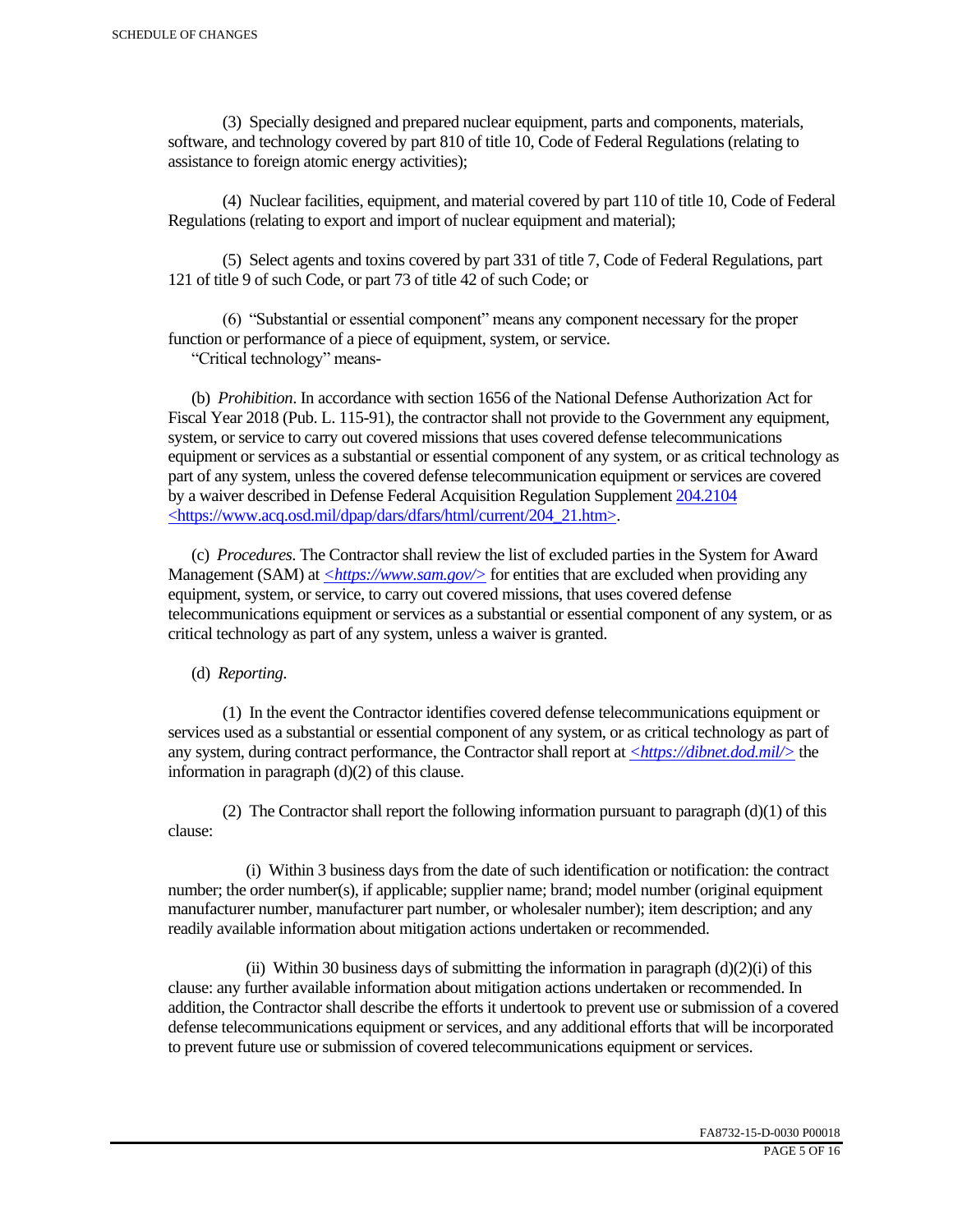(e) *Subcontracts*. The Contractor shall insert the substance of this clause, including this paragraph (e), in all subcontracts and other contractual instruments, including subcontracts for the acquisition of commercial items.

(End of clause)

### **252.204-7019 Notice of NIST SP 800-171 DoD Assessment Requirements.**

As prescribed in 204.7304

<https://www.acq.osd.mil/dpap/dars/dfars/html/current/204\_73.htm>(d), use the following provision:

### NOTICE OF NIST SP 800-171 DOD ASSESSMENT REQUIREMENTS (NOV 2020)

(a) *Definitions*.

 "Basic Assessment", "Medium Assessment", and "High Assessment" have the meaning given in the clause 252.204-7020 <https://www.acq.osd.mil/dpap/dars/dfars/html/current/252204.htm>, NIST SP 800-171 DoD Assessments.

 "Covered contractor information system" has the meaning given in the clause 252.204-7012 <https://www.acq.osd.mil/dpap/dars/dfars/html/current/252204.htm>, Safeguarding Covered Defense Information and Cyber Incident Reporting, of this solicitation.

 (b) *Requirement*. In order to be considered for award, if the Offeror is required to implement NIST SP 800-171, the Offeror shall have a current assessment (i.e., not more than 3 years old unless a lesser time is specified in the solicitation) (see 252.204-7020) for each covered contractor information system that is relevant to the offer, contract, task order, or delivery order. The Basic, Medium, and High NIST SP 800-171 DoD Assessments are described in the NIST SP 800-171 DoD Assessment Methodology located at

 $\lt$ https://www.acq.osd.mil/dpap/pdi/cyber/strategically\_assessing\_contractor\_implementation\_of\_NIST SP 800-171.html>.

(c) *Procedures*.

 (1) The Offeror shall verify that summary level scores of a current NIST SP 800-171 DoD Assessment (i.e., not more than 3 years old unless a lesser time is specified in the solicitation) are posted in the Supplier Performance Risk System (SPRS) (<https://www.sprs.csd.disa.mil/>) for all covered contractor information systems relevant to the offer.

 (2) If the Offeror does not have summary level scores of a current NIST SP 800-171 DoD Assessment (i.e., not more than 3 years old unless a lesser time is specified in the solicitation) posted in SPRS, the Offeror may conduct and submit a Basic Assessment to webptsmh@navy.mil  $\leq$ mailto:webptsmh@navy.mil> for posting to SPRS in the format identified in paragraph (d) of this provision.

 (d) *Summary level scores*. Summary level scores for all assessments will be posted 30 days postassessment in SPRS to provide DoD Components visibility into the summary level scores of strategic assessments.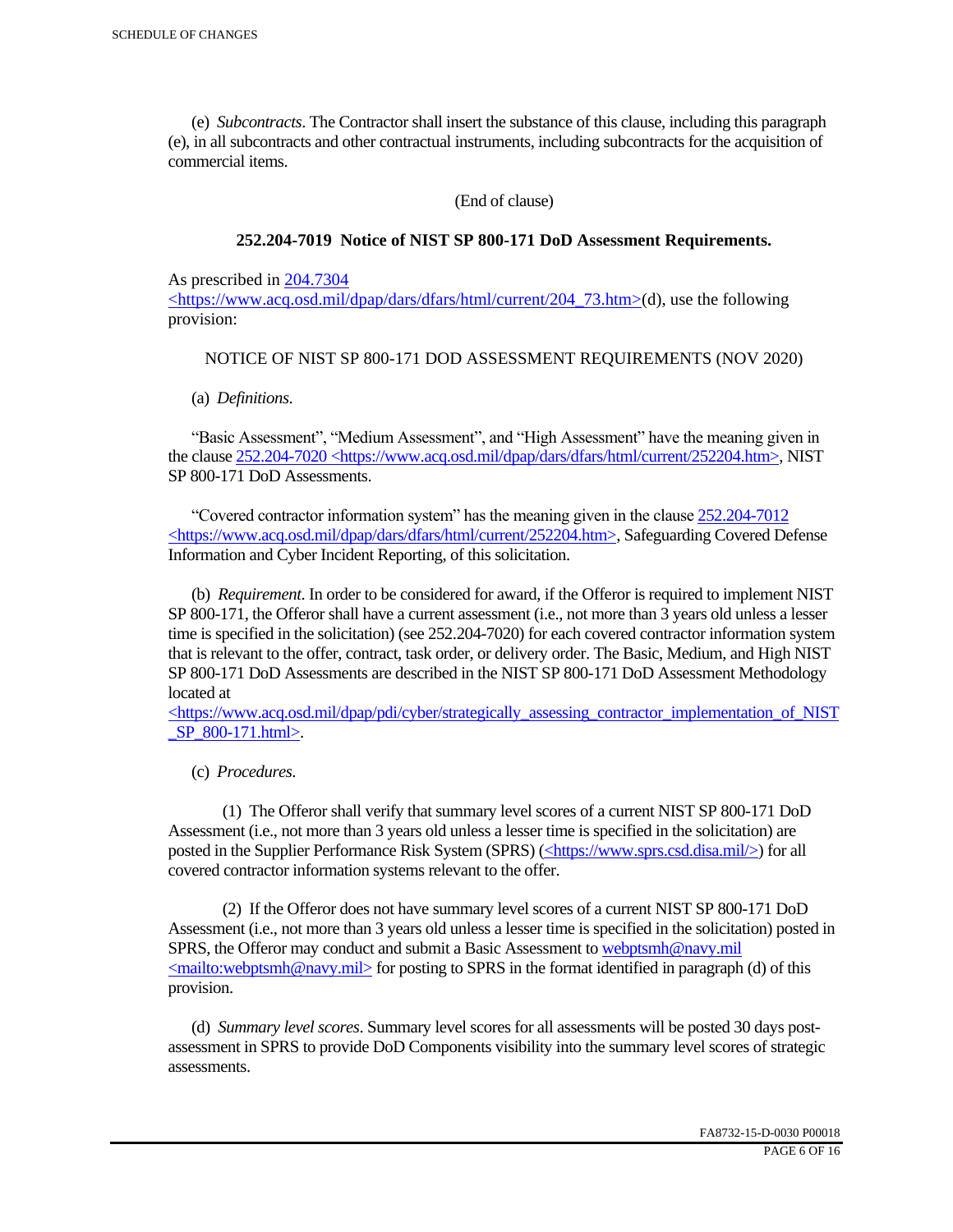(1) *Basic Assessments*. An Offeror may follow the procedures in paragraph (c)(2) of this provision for posting Basic Assessments to SPRS.

(i) The email shall include the following information:

(A) Cybersecurity standard assessed (e.g., NIST SP 800-171 Rev 1).

(B) Organization conducting the assessment (e.g., Contractor self-assessment).

 (C) For each system security plan (security requirement 3.12.4) supporting the performance of a DoD contract-

(*1*) All industry Commercial and Government Entity (CAGE) code(s) associated with the information system(s) addressed by the system security plan; and

(*2*) A brief description of the system security plan architecture, if more than one plan exists.

(D) Date the assessment was completed.

 (E) Summary level score (e.g., 95 out of 110, NOT the individual value for each requirement).

 (F) Date that all requirements are expected to be implemented (i.e., a score of 110 is expected to be achieved) based on information gathered from associated plan(s) of action developed in accordance with NIST SP 800-171.

 (ii) If multiple system security plans are addressed in the email described at paragraph  $(d)(1)(i)$  of this section, the Offeror shall use the following format for the report:

| <b>System Security CAGE Codes</b> |                               | <b>Brief</b> description | Date of    | <b>Total Score</b> | Date score of |
|-----------------------------------|-------------------------------|--------------------------|------------|--------------------|---------------|
| Plan                              | supported by this of the plan |                          | assessment |                    | $110$ will    |
|                                   | plan                          | architecture             |            |                    | achieved      |
|                                   |                               |                          |            |                    |               |
|                                   |                               |                          |            |                    |               |
|                                   |                               |                          |            |                    |               |

1)

 (2) *Medium and High Assessments*. DoD will post the following Medium and/or High Assessment summary level scores to SPRS for each system assessed:

(i) The standard assessed (e.g., NIST SP 800-171 Rev 1).

 (ii) Organization conducting the assessment, e.g., DCMA, or a specific organization (identified by Department of Defense Activity Address Code (DoDAAC)).

 (iii) All industry CAGE code(s) associated with the information system(s) addressed by the system security plan.

 (iv) A brief description of the system security plan architecture, if more than one system security plan exists.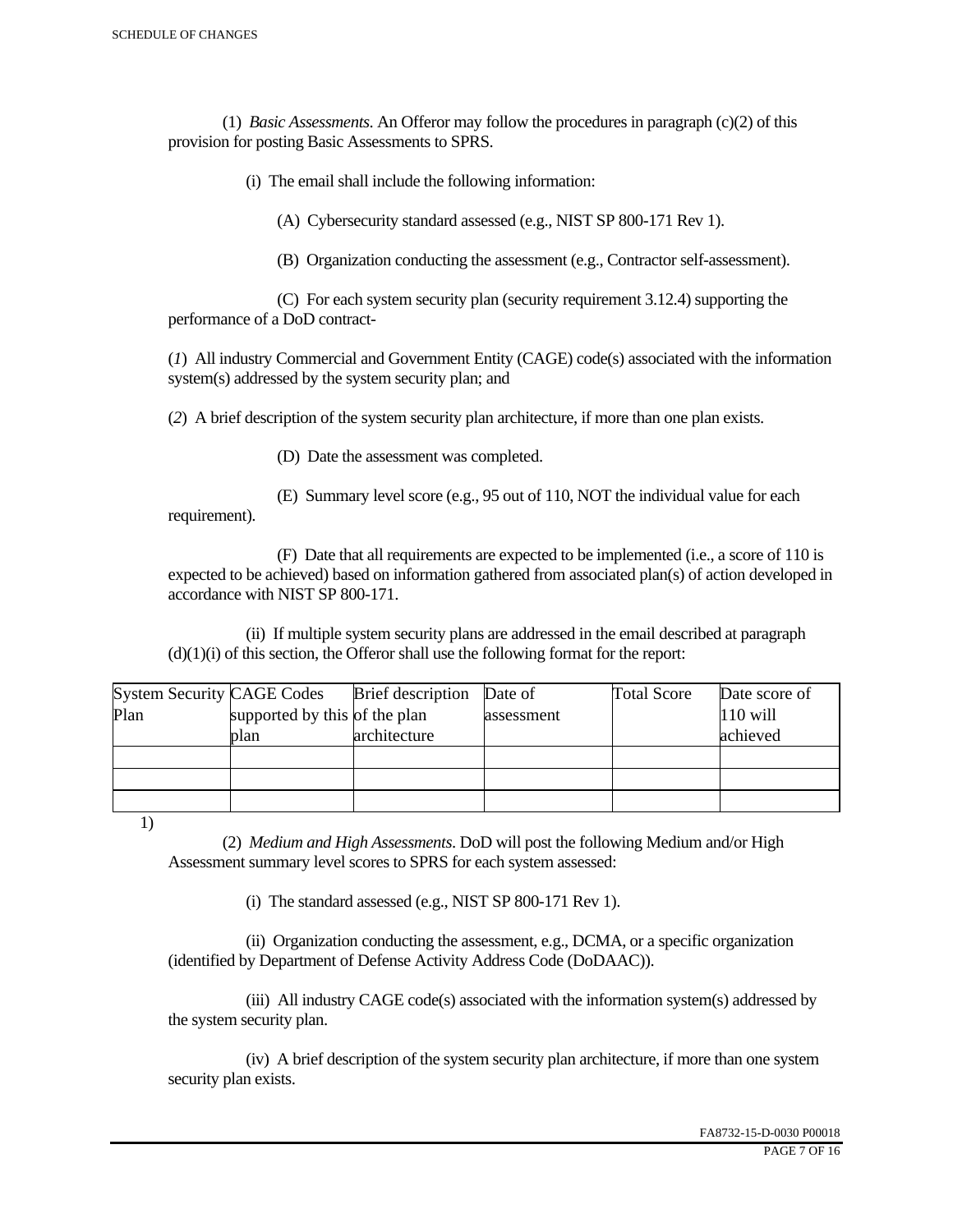(v) Date and level of the assessment, i.e., medium or high.

 (vi) Summary level score (e.g., 105 out of 110, not the individual value assigned for each requirement).

 (vii) Date that all requirements are expected to be implemented (i.e., a score of 110 is expected to be achieved) based on information gathered from associated plan(s) of action developed in accordance with NIST SP 800-171.

(3) *Accessibility*.

 (i) Assessment summary level scores posted in SPRS are available to DoD personnel, and are protected, in accordance with the standards set forth in DoD Instruction 5000.79, Defense-wide Sharing and Use of Supplier and Product Performance Information (PI).

 (ii) Authorized representatives of the Offeror for which the assessment was conducted may access SPRS to view their own summary level scores, in accordance with the SPRS Software User's Guide for Awardees/Contractors available at <https://www.sprs.csd.disa.mil/pdf/SPRS\_Awardee.pdf>.

 (iii) A High NIST SP 800-171 DoD Assessment may result in documentation in addition to that listed in this section. DoD will retain and protect any such documentation as "Controlled Unclassified Information (CUI)" and intended for internal DoD use only. The information will be protected against unauthorized use and release, including through the exercise of applicable exemptions under the Freedom of Information Act (e.g., Exemption 4 covers trade secrets and commercial or financial information obtained from a contractor that is privileged or confidential).

(End of provision)

#### **252.204-7020 NIST SP 800-171 DoD Assessment Requirements.**

As prescribed in 204.7304 <https://www.acq.osd.mil/dpap/dars/dfars/html/current/204\_73.htm>(e), use the following clause:

#### NIST SP 800-171 DOD ASSESSMENT REQUIREMENTS (NOV 2020)

(a) *Definitions*.

 "Basic Assessment" means a contractor's self-assessment of the contractor's implementation of NIST SP 800-171 that-

 (1) Is based on the Contractor's review of their system security plan(s) associated with covered contractor information system(s);

(2) Is conducted in accordance with the NIST SP 800-171 DoD Assessment Methodology; and

 (3) Results in a confidence level of "Low" in the resulting score, because it is a self-generated score.

 "Covered contractor information system" has the meaning given in the clause 252.204-7012 <https://www.acq.osd.mil/dpap/dars/dfars/html/current/2525204.htm>, Safeguarding Covered Defense Information and Cyber Incident Reporting, of this contract.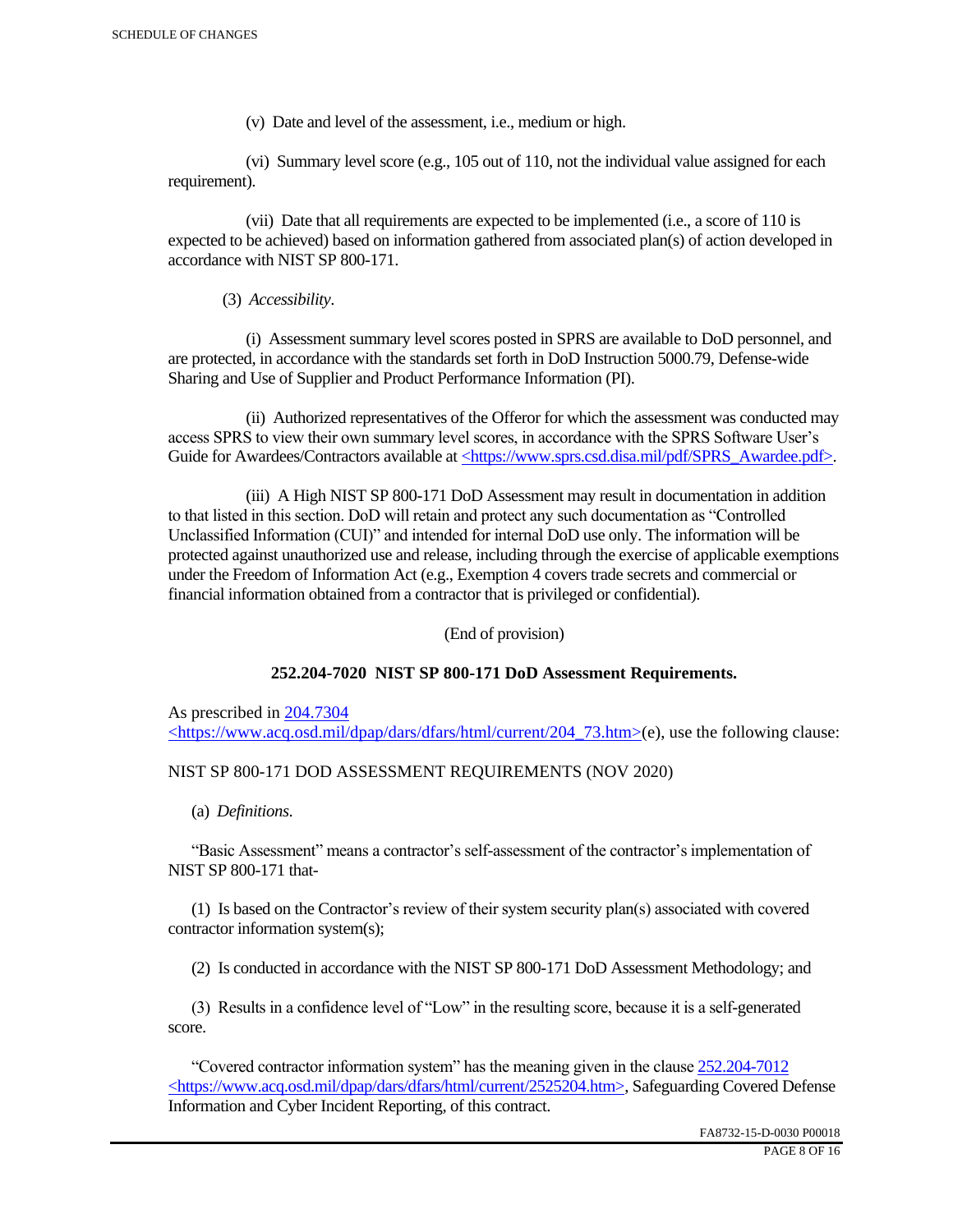"High Assessment" means an assessment that is conducted by Government personnel using NIST SP 800-171A, Assessing Security Requirements for Controlled Unclassified Information that-

(1) Consists of-

(i) A review of a contractor's Basic Assessment;

(ii) A thorough document review;

 (iii) Verification, examination, and demonstration of a Contractor's system security plan to validate that NIST SP 800-171 security requirements have been implemented as described in the contractor's system security plan; and

 (iv) Discussions with the contractor to obtain additional information or clarification, as needed; and

(2) Results in a confidence level of "High" in the resulting score.

"Medium Assessment" means an assessment conducted by the Government that-

(1) Consists of-

(i) A review of a contractor's Basic Assessment;

(ii) A thorough document review; and

 (iii) Discussions with the contractor to obtain additional information or clarification, as needed; and

(2) Results in a confidence level of "Medium" in the resulting score.

 (b) *Applicability*. This clause applies to covered contractor information systems that are required to comply with the National Institute of Standards and Technology (NIST) Special Publication (SP) 800- 171, in accordance with Defense Federal Acquisition Regulation System (DFARS) clause at 252.204- 7012 <https://www.acq.osd.mil/dpap/dars/dfars/html/current/252204.htm>, Safeguarding Covered Defense Information and Cyber Incident Reporting, of this contract.

 (c) *Requirements*. The Contractor shall provide access to its facilities, systems, and personnel necessary for the Government to conduct a Medium or High NIST SP 800-171 DoD Assessment, as described in NIST SP 800-171 DoD Assessment Methodology at https://www.acq.osd.mil/dpap/pdi/cyber/strategically\_assessing\_contractor\_implementation\_of\_NIST\_ SP\_800-171.html

<https://www.acq.osd.mil/dpap/dars/dfars/html/current/dpap/pdi/cyber/strategically\_assessing\_contract or implementation of NIST SP 800-171.html>, if necessary.

 (d) *Procedures*. Summary level scores for all assessments will be posted in the Supplier Performance Risk System (SPRS) (<https://www.sprs.csd.disa.mil/>) to provide DoD Components visibility into the summary level scores of strategic assessments.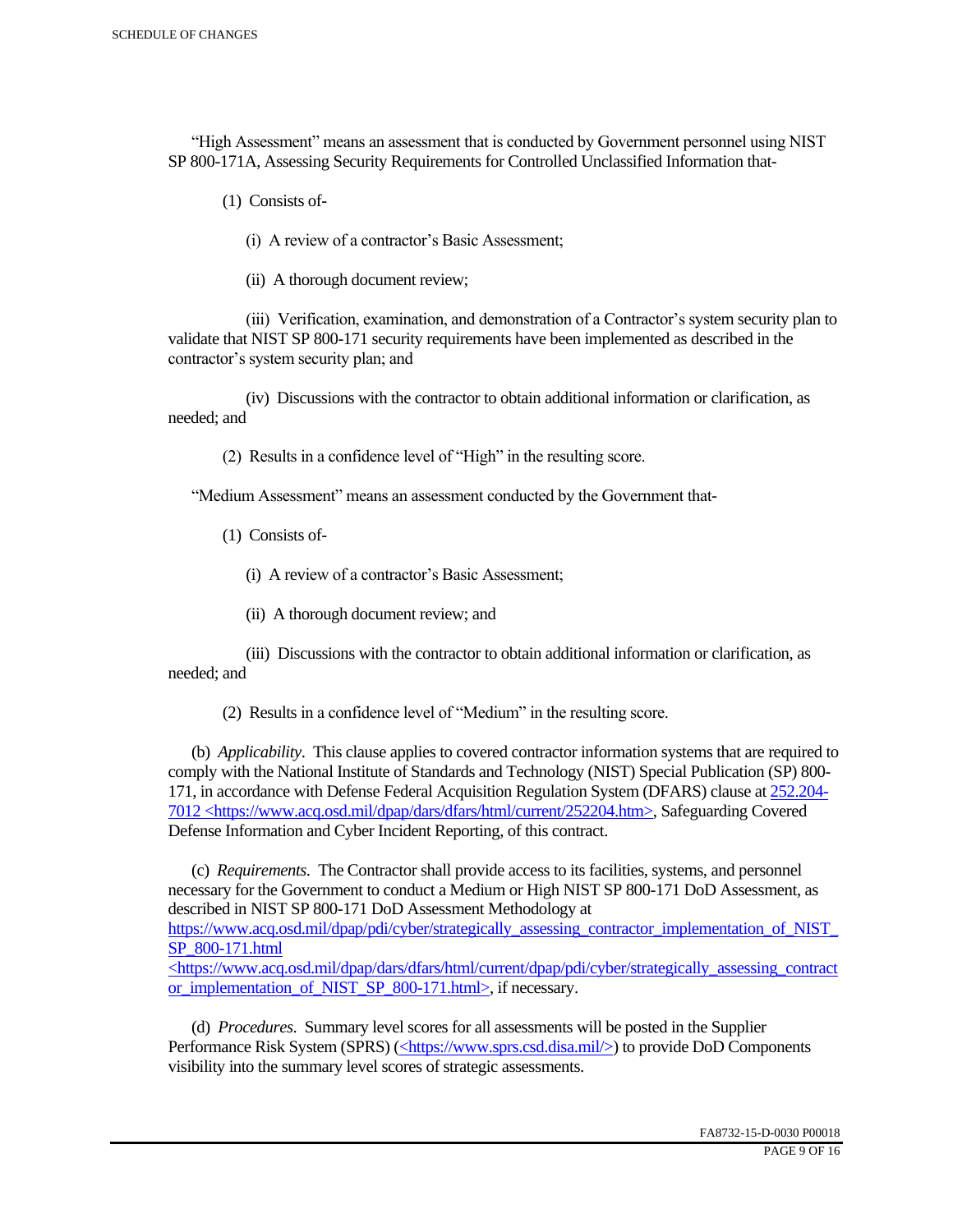(1) *Basic Assessments*. A contractor may submit, via encrypted email, summary level scores of Basic Assessments conducted in accordance with the NIST SP 800-171 DoD Assessment Methodology to webptsmh@navy.mil for posting to SPRS.

(i) The email shall include the following information:

(A) Version of NIST SP 800-171 against which the assessment was conducted.

(B) Organization conducting the assessment (e.g., Contractor self-assessment).

 (C) For each system security plan (security requirement 3.12.4) supporting the performance of a DoD contract-

(*1*) All industry Commercial and Government Entity (CAGE) code(s) associated with the information system(s) addressed by the system security plan; and

(*2*) A brief description of the system security plan architecture, if more than one plan exists.

(D) Date the assessment was completed

requirement).

(E) Summary level score (e.g., 95 out of 110, NOT the individual value for each

 (F) Date that all requirements are expected to be implemented (i.e., a score of 110 is expected to be achieved) based on information gathered from associated plan(s) of action developed in accordance with NIST SP 800-171.

 (ii) If multiple system security plans are addressed in the email described at paragraph (b)(1)(i) of this section, the Contractor shall use the following format for the report:

| <b>System Security CAGE Codes</b> |                               | <b>Brief</b> description | Date of    | <b>Total Score</b> | Date score of |
|-----------------------------------|-------------------------------|--------------------------|------------|--------------------|---------------|
| Plan                              | supported by this of the plan |                          | assessment |                    | $110$ will    |
|                                   | plan                          | architecture             |            |                    | achieved      |
|                                   |                               |                          |            |                    |               |
|                                   |                               |                          |            |                    |               |
|                                   |                               |                          |            |                    |               |

 (1) *Medium and High Assessments*. DoD will post the following Medium and/or High Assessment summary level scores to SPRS for each system security plan assessed:

(i) The standard assessed (e.g., NIST SP 800-171 Rev 1).

 (ii) Organization conducting the assessment, e.g., DCMA, or a specific organization (identified by Department of Defense Activity Address Code (DoDAAC)).

 (iii) All industry CAGE code(s) associated with the information system(s) addressed by the system security plan.

 (iv) A brief description of the system security plan architecture, if more than one system security plan exists.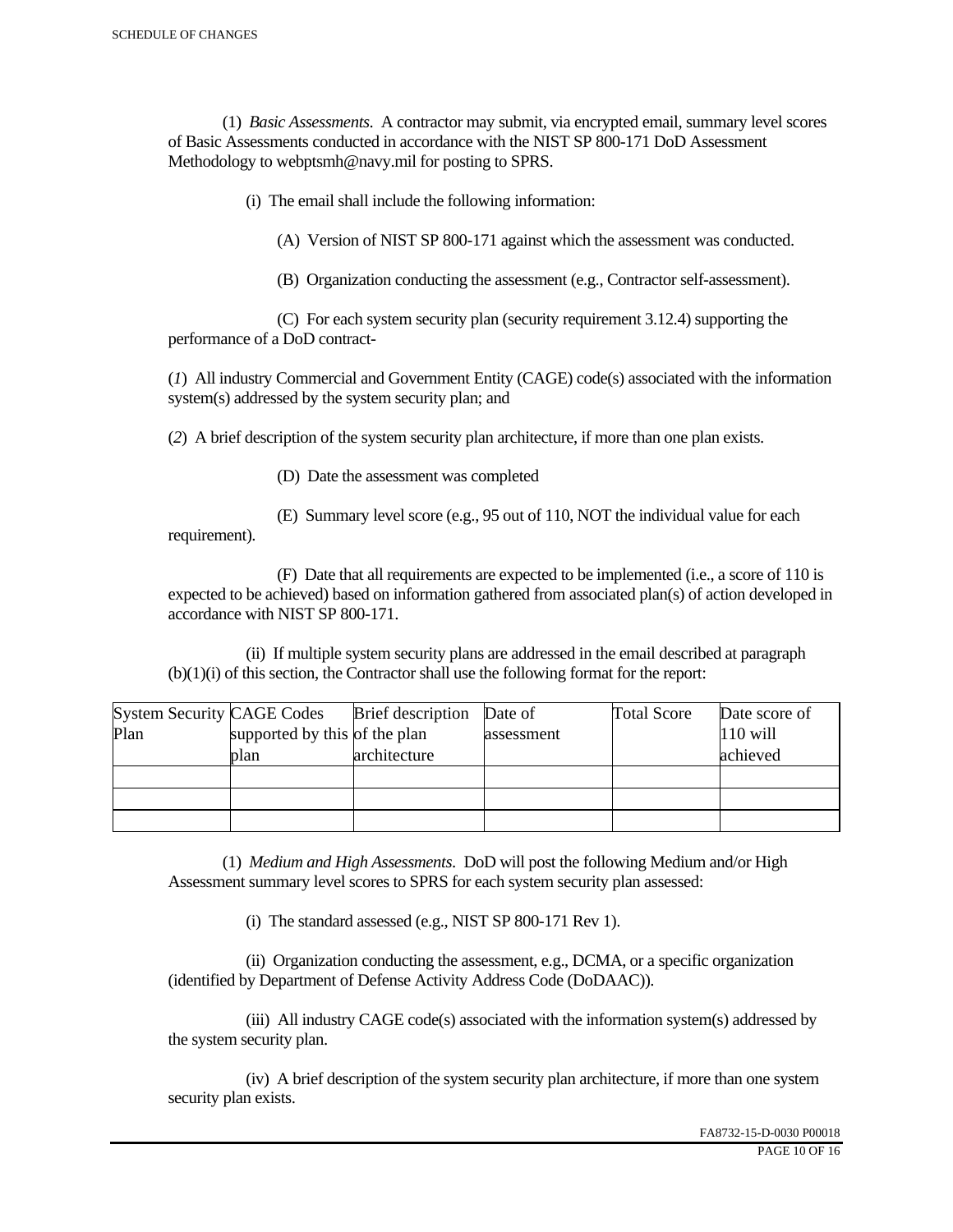(v) Date and level of the assessment, i.e., medium or high.

 (vi) Summary level score (e.g., 105 out of 110, not the individual value assigned for each requirement).

 (vii) Date that all requirements are expected to be implemented (i.e., a score of 110 is expected to be achieved) based on information gathered from associated plan(s) of action developed in accordance with NIST SP 800-171.

(e) *Rebuttals*.

 (1) DoD will provide Medium and High Assessment summary level scores to the Contractor and offer the opportunity for rebuttal and adjudication of assessment summary level scores prior to posting the summary level scores to SPRS (see SPRS User's Guide <https://www.sprs.csd.disa.mil/pdf/SPRS\_Awardee.pdf>).

 (2) Upon completion of each assessment, the contractor has 14 business days to provide additional information to demonstrate that they meet any security requirements not observed by the assessment team or to rebut the findings that may be of question.

## (f) *Accessibility*.

 (1) Assessment summary level scores posted in SPRS are available to DoD personnel, and are protected, in accordance with the standards set forth in DoD Instruction 5000.79, Defense-wide Sharing and Use of Supplier and Product Performance Information (PI).

 (2) Authorized representatives of the Contractor for which the assessment was conducted may access SPRS to view their own summary level scores, in accordance with the SPRS Software User's Guide for Awardees/Contractors available at <https://www.sprs.csd.disa.mil/pdf/SPRS\_Awardee.pdf>.

 (3) A High NIST SP 800-171 DoD Assessment may result in documentation in addition to that listed in this clause. DoD will retain and protect any such documentation as "Controlled Unclassified Information (CUI)" and intended for internal DoD use only. The information will be protected against unauthorized use and release, including through the exercise of applicable exemptions under the Freedom of Information Act (e.g., Exemption 4 covers trade secrets and commercial or financial information obtained from a contractor that is privileged or confidential).

## (g) *Subcontracts*.

(1) The Contractor shall insert the substance of this clause, including this paragraph  $(g)$ , in all subcontracts and other contractual instruments, including subcontracts for the acquisition of commercial items (excluding COTS items).

 (2) The Contractor shall not award a subcontract or other contractual instrument, that is subject to the implementation of NIST SP 800-171 security requirements, in accordance with DFARS clause 252.204-7012 of this contract, unless the subcontractor has completed, within the last 3 years, at least a Basic NIST SP 800-171 DoD Assessment, as described in

<https://www.acq.osd.mil/dpap/pdi/cyber/strategically\_assessing\_contractor\_implementation\_of\_NIST \_SP\_800-171.html>, for all covered contractor information systems relevant to its offer that are not part of an information technology service or system operated on behalf of the Government.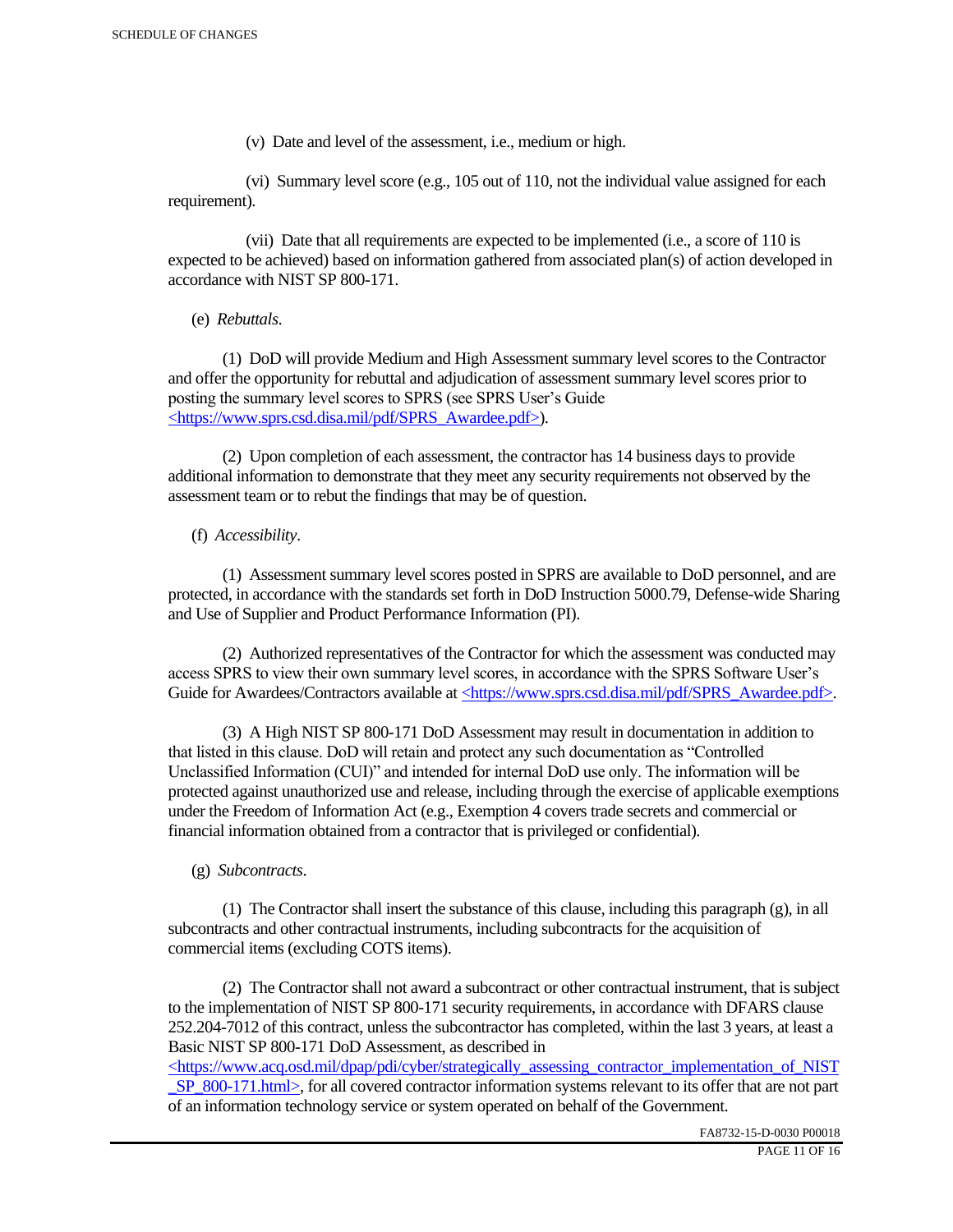(3) If a subcontractor does not have summary level scores of a current NIST SP 800-171 DoD Assessment (i.e., not more than 3 years old unless a lesser time is specified in the solicitation) posted in SPRS, the subcontractor may conduct and submit a Basic Assessment, in accordance with the NIST SP 800-171 DoD Assessment Methodology, to webptsmh@navy.mil <mailto:webptsmh@navy.mil> for posting to SPRS along with the information required by paragraph (d) of this clause.

## (End of clause)

All other terms and conditions remain unchanged.

|             |                      | Qtv               | Unit Price               |
|-------------|----------------------|-------------------|--------------------------|
| <b>ITEM</b> | SUPPLIES OR SERVICES | <b>Purch Unit</b> | <b>Total Item Amount</b> |

#### **For OPTION PERIOD 4**

| 4100 | <b>CLIN Establish</b>   |                                                                                             |
|------|-------------------------|---------------------------------------------------------------------------------------------|
|      | Noun:                   | NETWORK CENTRIC SOLUTIONS                                                                   |
|      | PSC:                    | D316                                                                                        |
|      | Contract type:          | J - FIRM FIXED PRICE                                                                        |
|      | Start Date:             | <b>ASREQ</b>                                                                                |
|      | <b>Completion Date:</b> | <b>ASREQ</b>                                                                                |
|      | Descriptive Data:       |                                                                                             |
|      |                         | The contractor shall provide a wide range of solutions to complete the requirements IAM the |

- A. The contractor shall provide a wide range of solutions to complete the requirements IAW the PWS of the basic contract (Section J, Atch 1) and as cited in each individual task order.
- B. The Products proposed to make up these solutions shall be priced under CLIN 4600 on a cost reimbursable basis.
- C. ODCs and travel shall be priced separately under CLIN(s) 4600 and 4700.
- D. Contract type shall be Firm-Fixed Price (FFP), Fixed-Price Incentive (Firm Target/Successive Target) or Fixed Price Award Fee (FPAF).

 Incentive: To be proposed Award Fee: To be proposed

- E. Ordering Period: Effective date of option period through one (1) year.
- F. Period of Performance: To be cited in each individual task order.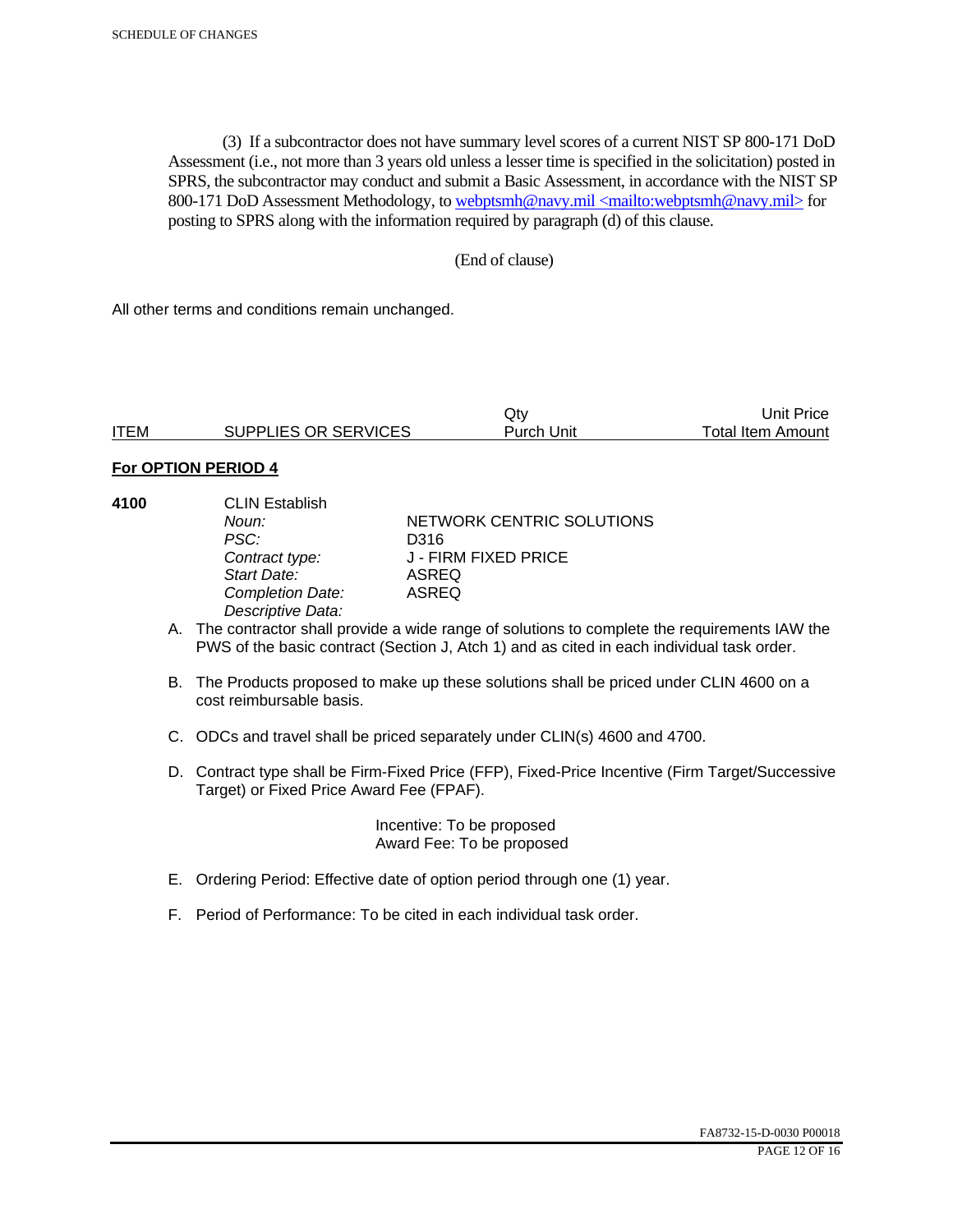|             |                      | Qtv        | Unit Price:       |
|-------------|----------------------|------------|-------------------|
| <b>ITEM</b> | SUPPLIES OR SERVICES | Purch Unit | Total Item Amount |

| 4200 | <b>CLIN Establish</b> |                           |  |
|------|-----------------------|---------------------------|--|
|      | Noun:                 | NETWORK CENTRIC SOLUTIONS |  |
|      | PSC:                  | D316                      |  |
|      | Contract type:        | J - FIRM FIXED PRICE      |  |
|      | Start Date:           | <b>ASREQ</b>              |  |
|      | Completion Date:      | <b>ASREQ</b>              |  |
|      | Descriptive Data:     |                           |  |
|      |                       |                           |  |

- A. The contractor shall provide a wide range of solutions to complete the requirements IAW the PWS of the basic contract (Section J, Atch 1) and as cited in each individual task order.
- B. The Products proposed to make up these solutions shall be priced under CLIN 4600 on a cost reimbursable basis.
- C. ODCs and travel shall be priced separately under CLIN(s) 4600 and 4700.
- D. Contract type shall be Cost-Plus Fixed Fee (CPFF), Cost-Plus-Incentive Fee (CPIF), or Cost-Plus Award Fee (CPAF.)

Fixed-Fee: To be proposed Incentive Fee: To be proposed Award Fee: To be proposed

- E. Ordering Period: Effective date of option period through one (1) year.
- F. Period of Performance: To be cited in each individual task order.

#### **For OPTION PERIOD 4**

**4300** CLIN Establish *PSC:* D316 *Start Date:* ASREQ *Completion Date:* ASREQ *Descriptive Data:* 

**Noun: NETWORK CENTRIC SERVICES** *Contract type:* J - FIRM FIXED PRICE

- A. The contractor shall provide labor hours IAW the PWS (Section J, Atch 1) of the basic contract and as cited in each individual task order. The contractor shall provide labor categories and rates IAW Section J, Atch 5, and as cited in each individual task order.
- B. Contract type shall be Labor Hour.
- C. ODCs and travel shall be priced separately under CLIN(s) 4600 and 4700.
- D. Ordering Period: Effective date of option period through one (1) year.
- E. Period of Performance: To be cited in each individual task order.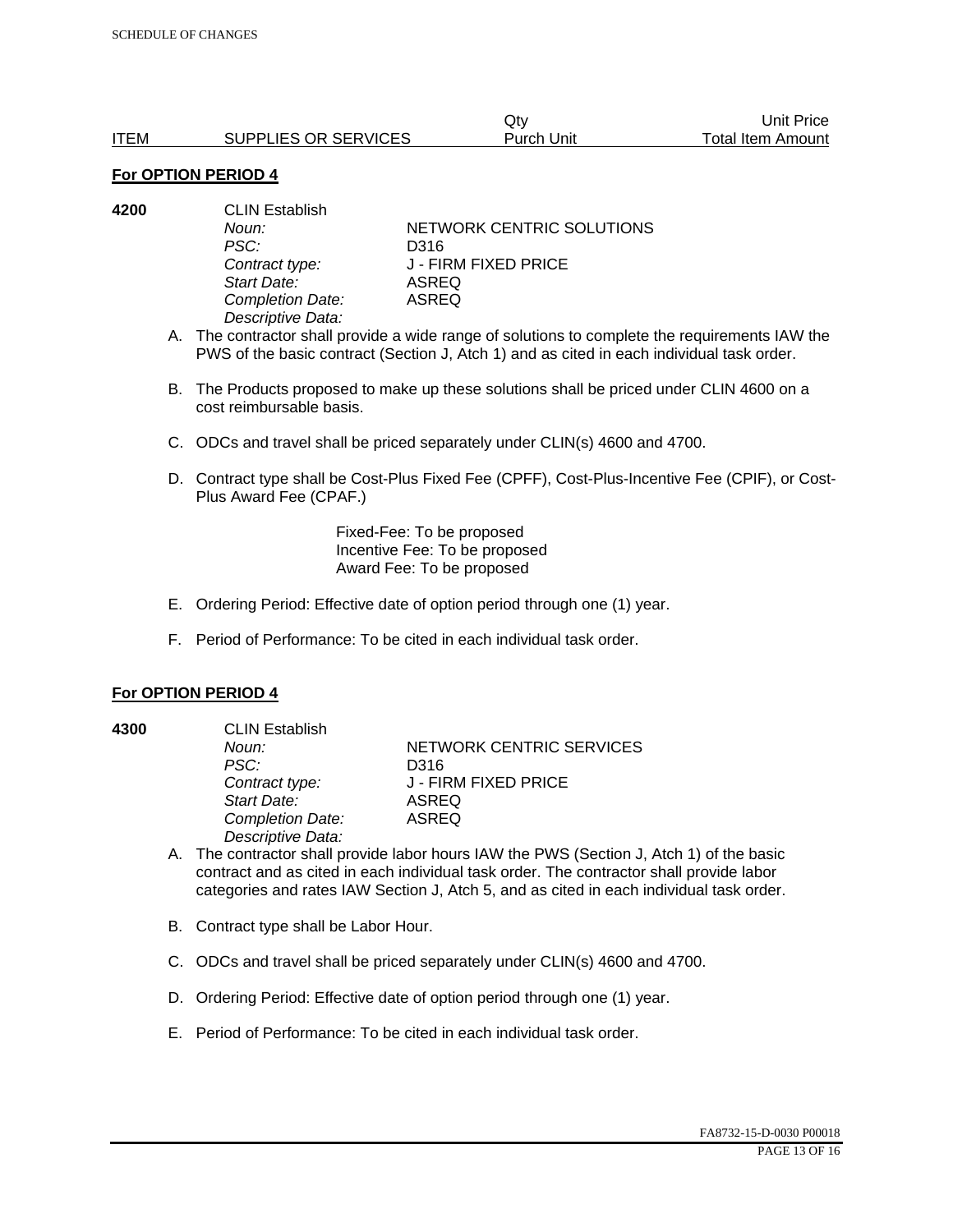|      |                      | Qtv               | Unit Price               |
|------|----------------------|-------------------|--------------------------|
| ITEM | SUPPLIES OR SERVICES | <b>Purch Unit</b> | <b>Total Item Amount</b> |

**4400** CLIN Establish *Noun:* DATA *PSC:* D316 *NSN:* N - Not Applicable *DD1423 is Exhibit:* A *Inspection:* DESTINATION *Acceptance:* DESTINATION *FOB:* DESTINATION *Descriptive Data:* 

*Contract type:* J - FIRM FIXED PRICE

- A. The contractor shall deliver data in accordance with and as specified in Section J, Exhibit A (Contract Data Requirements List (CDRL)) and as specified in individual task orders.
- B. This CLIN is Not Separately Priced (NSP). Price is included in CLIN 4100, CLIN 4200, and CLIN 4300.
- C. Ordering Period: Effective date of option period through one (1) year.
- D. Period of Performance: To be cited in each individual task order.

### **For OPTION PERIOD 4**

| 4500 | <b>CLIN Establish</b> |                      |  |
|------|-----------------------|----------------------|--|
|      | Noun:                 | <b>WARRANTY</b>      |  |
|      | PSC:                  | D316                 |  |
|      | Contract type:        | J - FIRM FIXED PRICE |  |
|      | Start Date:           | <b>ASREQ</b>         |  |
|      | Completion Date:      | <b>ASREQ</b>         |  |
|      | Descriptive Data:     |                      |  |

- A. The contractor shall provide a warranty, in lieu of or in addition to the standard warranty, IAW each individual task order and the basic contract on an as-required basis. Warranty options include: System Warranties, Workmanship and Construction Warranties, and/or extended product warranties.
- B. Contract type shall be Firm Fixed Price (FFP).
- C. Ordering Period: Effective date of option period through one (1) year.
- D. Period of Performance: To be cited in each individual task order.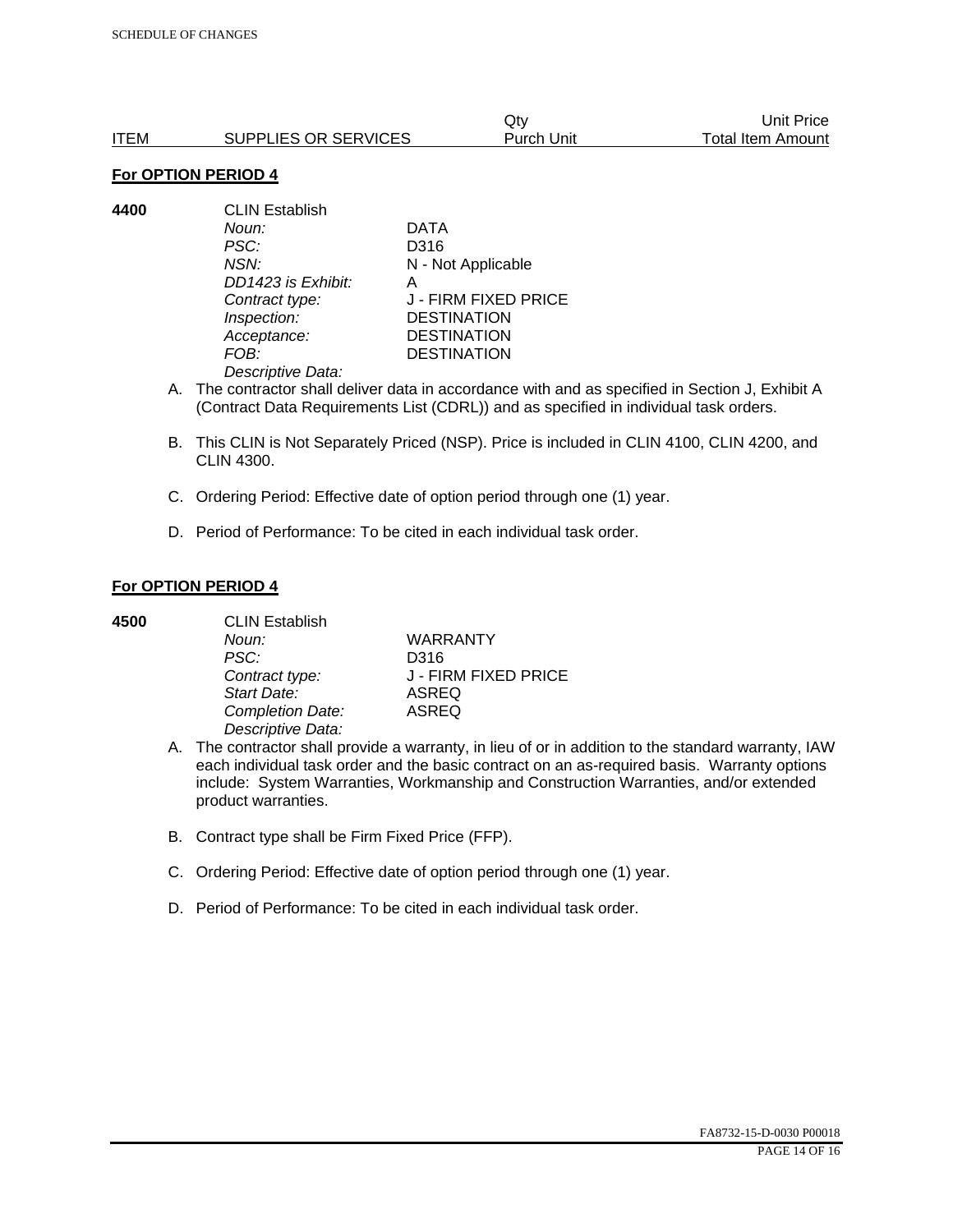**4600** CLIN Establish *PSC:* D316 *NSN:* **N** - Not Applicable<br>
Contract type: S - COST **Contract type:** *Inspection:* DESTINATION<br> *Acceptance:* DESTINATION *Acceptance:* DESTINATION<br>FOB: DESTINATION

*Noun:* **CONTAINALLY** OTHER DIRECT COSTS **DESTINATION** 

#### *Descriptive Data:*

A. The contractor shall provide other direct costs as specified in each task order and the basic contract.

(1) No profit shall be paid on purchases made under this CLIN; however, DCAA approved burden rates are authorized.

(2) ODCs must be purchased in accordance with the Contractor's approved purchasing system, as applicable.

(3) The products proposed to make up the solutions in CLINs 4100 and 4200 shall be purchased in-accordance-with Section J, Attachment 1, paragraph 3.5.1 of the Performance Work Statement (PWS) of this contract.

B. The contractor will provide ODCs on a cost reimbursable basis only.

C. Ordering Period: Effective date of option period through one (1) year.

D. Period of Performance: To be cited in each individual task order.